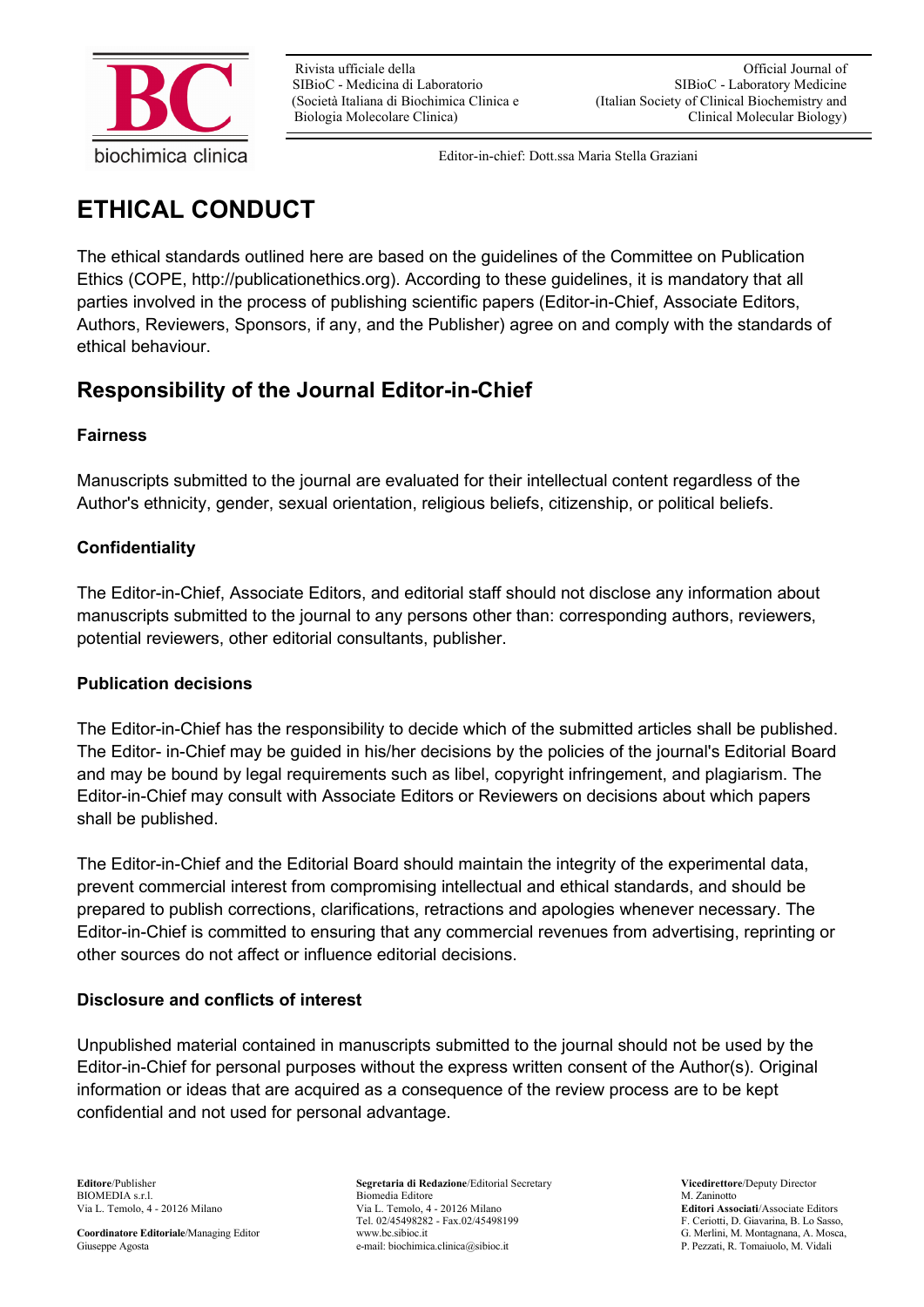

#### **Fairness of reviews**

The Editor-in-Chief is committed to ensuring that the review process is fair and appropriate. The Editor-in-Chief should refrain from evaluating manuscripts in which conflicts of interest are identified, whether arising from collaborative or competitive relationships or affiliations with Authors, companies, or institutions involved in the submitted studies. In such case the Editor-in-Chief shall ask others (e.g., associate Editors) to assess the manuscript on his/her behalf.

#### **Possible conflicts of interest**

The Editor-in-Chief requires all Authors of submitted papers to disclose any significant interests that may conflict with the results of the submitted study and should be willing to publish corrections if conflicts of interest are disclosed after the publication of the paper. Whenever necessary, further appropriate action should be taken, such as retraction or expression of doubt. The Editor-in-Chief is committed to complying with the COPE Guidelines for Retracting Articles, when deciding to publish retractions or corrections of articles published in the journal *Biochimica Clinica*.

#### **Involvement and cooperation in scientific research**

The Editor-in-Chief is committed to maintaining the integrity of published data, publishing corrections and retractions when necessary, and pursuing suspected or alleged misconduct involving studies or scientific publications. The Editor-in-Chief will also persecute misconduct during review and/or editorial processes. The Editor-in-Chief will act in a reasonably efficacious manner when he/she becomes aware of ethical issues regarding a manuscript submitted to the journal or a previously published work.

### **Responsibility of Reviewers**

#### **Contribution to editorial decisions**

The review process is intended to support the Editor-in-Chief and the Editorial Board in making editorial decisions and should, if necessary and when possible, help the Author to improve the manuscript. The Editorial Office is the means of communication.

#### **Timeliness**

Selected Reviewers who do not feel qualified to review a scientific paper, or who anticipate that they will not be able to review it in the required time frame, should make this known as soon as possible to the Editor-in-Chief or the Associate Editor in charge of the manuscript, so that other Reviewers can be contacted.

**Editore**/Publisher **Segretaria di Redazione**/Editorial Secretary **Vicedirettore**/Deputy Director<br> **BIOMEDIA s.r.l.** Biomedia Editore **BIOMEDIA s.r.l.** M. Zaninotto Biomedia Editore Via L. Temolo, 4 - 20126 Milano Via L. Temolo, 4 - 20126 Milano **Editori Associati**/Associate Editors Tel. 02/45498282 - Fax.02/45498199 F. Ceriotti, D. Giavarina, B. Lo Sasso, www.bc.sibioc.it<br>G. Merlini, M. Montagnana, A. Mosca, **Coordinatore Editoriale/Managing Editor** www.bc.sibioc.it G. Merlini, M. Montagnana, A. Moscover, G. Merlini, M. Montagnana, A. Moscover, G. Merlini, M. Montagnana, A. Moscover, e-mail: biochimica.clinica@sibioc.it P. Pez e-mail: biochimica.clinica@sibioc.it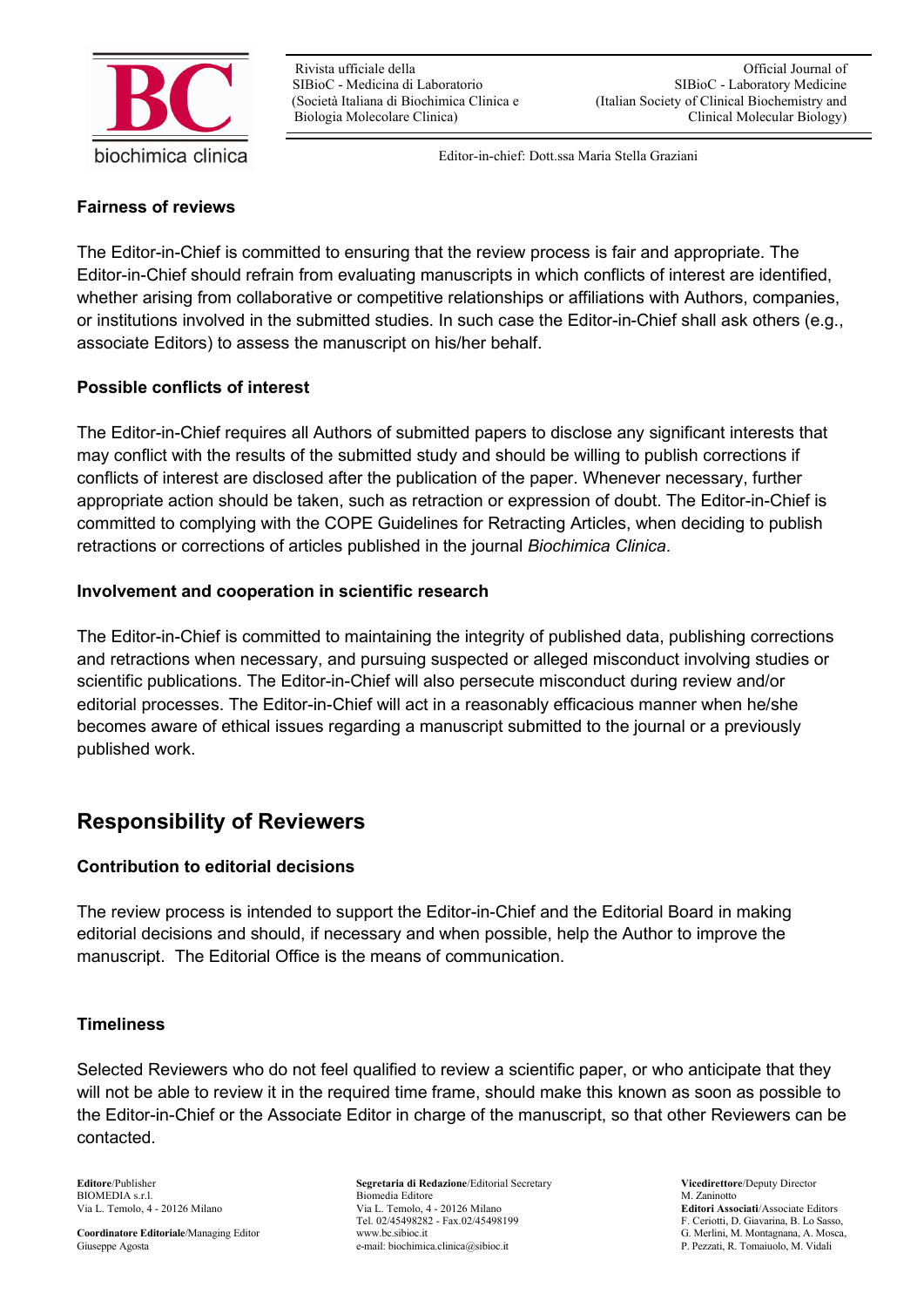

#### **Confidentiality**

Manuscripts received for review should be treated as confidential; they should not be shown to, or discussed with, anyone else unless authorised by the Editor-in-Chief or the Associate Editor in charge of the manuscript.

#### **Standards of objectivity**

Reviews should be conducted objectively. Personal criticism is unacceptable. Reviewers should express their views clearly and with adequate supporting arguments.

#### **Acknowledgement of sources**

Reviewers are expected to point out any relevant reference to previously published studies which was omitted by the Authors. Any statement relating to a previously published observation, inference or reasoning should be accompanied by the relevant citation. The Reviewer further agrees to draw the attention of the Editor-in-Chief

to any substantial similarity or any overlap between the manuscript under consideration and any other published data of which he/she is personally aware.

#### **Disclosure and Conflict of Interest**

Confidential information or original ideas that come to light during the review process should be kept confidential and should not be used for personal advantage. Reviewers should not evaluate manuscripts in which they have conflicts of interest arising from competitive or collaborative relationships, or from contacts or connections with Authors, companies or institutions related to the paper submitted.

# **Responsibility of the Author**

#### **Standards for paper presentation**

Authors submitting original research should present a detailed account of their work, as well as an objective discussion of its significance. Relevant data should be presented accurately in the manuscript. The paper should contain sufficient detail and references to allow others to replicate the work. Fraudulent or deliberately inaccurate claims constitute unethical behaviour and are unacceptable.

**Coordinatore Editoriale/Managing Editor** www.bc.sibioc.it G. Merlini, M. Montagnana, A. Moscover, G. Merlini, M. Montagnana, A. Moscover, G. Merlini, M. Montagnana, A. Moscover, e-mail: biochimica.clinica@sibioc.it P. Pez

**Editore**/Publisher **Segretaria di Redazione**/Editorial Secretary **Vicedirettore**/Deputy Director<br> **BIOMEDIA s.r.l.** Biomedia Editore **BIOMEDIA State M. Zaninotto** Biomedia Editore Via L. Temolo, 4 - 20126 Milano Via L. Temolo, 4 - 20126 Milano **Editori Associati**/Associate Editors Tel. 02/45498282 - Fax.02/45498199 F. Ceriotti, D. Giavarina, B. Lo Sasso, www.bc.sibioc.it<br>G. Merlini, M. Montagnana, A. Mosca, e-mail: biochimica.clinica@sibioc.it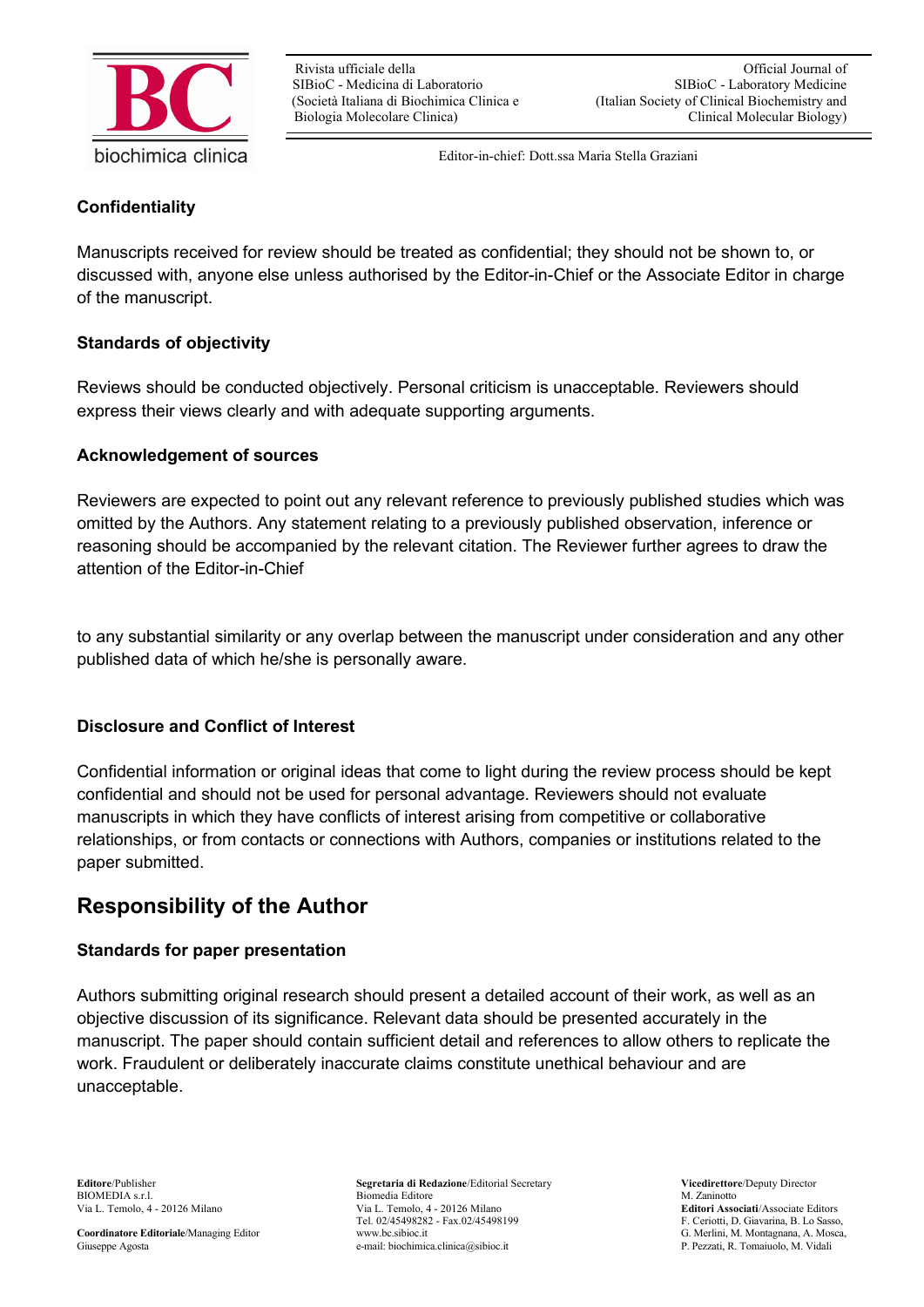

#### **Originality and plagiarism**

Authors should guarantee the total originality of their work and if they have used the data and/or statements of others, they should ensure that these have been mentioned and adequately credited.

#### **Double, redundant or conflicting publication**

The Author should not submit manuscripts describing the same research to more than one journal or major publisher. Submitting the same manuscript to more than one journal for publication constitutes unethical behaviour and is unacceptable.

#### **Acknowledgement of sources**

The work of others should always be properly acknowledged. Authors should also acknowledge publications that were instrumental in the conception of the study.

#### **Authorship of the manuscript**

Authors of a manuscript are those who have made significant contributions to the design, execution, or interpretation of the study. All those who have made a *significant contribution* should be included in the list of Authors as co-authors. Other individuals, if any, who have contributed to important aspects of the research project, are to be mentioned in the Acknowledgements section. The Corresponding Author should ensure that the list of co-authors contains *all and only those* who can be identified as such according to the definition above. The Corresponding Author should also ensure that *all coauthors have seen and approved* the final version of the paper and agree that it should be submitted for publication.

#### **Hazards to humans and animals**

Authors should clearly indicate in the manuscript if their study involves the use of chemicals, procedures, or equipment that may pose uncommon hazards.

#### **Disclosure and conflict of interest**

All Authors and co-authors should disclose any financial or other substantial conflicts of interest that may have affected the results of the study or their interpretation. All sources of financial support for the project should be disclosed.

**Editore**/Publisher **Segretaria di Redazione**/Editorial Secretary **Vicedirettore**/Deputy Director<br> **BIOMEDIA s.r.l.** Biomedia Editore **BIOMEDIA s.r.l.** M. Zaninotto Biomedia Editore Via L. Temolo, 4 - 20126 Milano Via L. Temolo, 4 - 20126 Milano **Editori Associati**/Associate Editors Tel. 02/45498282 - Fax.02/45498199 F. Ceriotti, D. Giavarina, B. Lo Sasso, www.bc.sibioc.it<br>G. Merlini, M. Montagnana, A. Mosca, e-mail: biochimica.clinica@sibioc.it